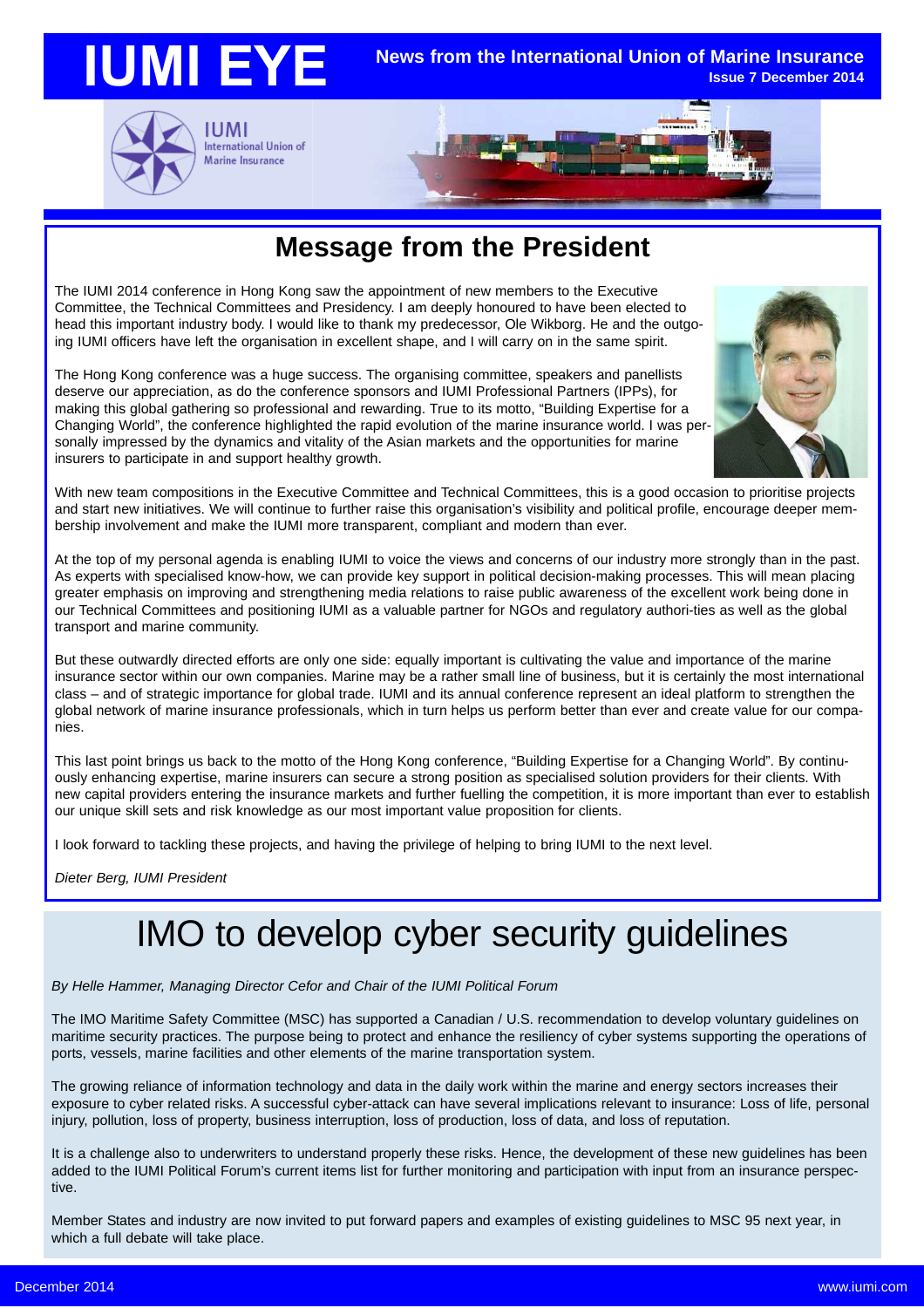## IMO MARINE ENVIRONMENT PROTECTION COM-MITTEE (MEPC) 67, 13th to 17th October 2014

*By Nick Gooding FCII, IUMI Alternate Officer at IMO*

The above Committee held its 67th meeting from the 13th to 17th October.

IUMI were co-sponsors of a paper MEPC 67/2/6 submitted by the International Chamber of Shipping under Agenda item 2 Harmful Aquatic Organisms in Ballast Water. The paper described the concerns with implementation of the Ballast Water Management Convention. Of particular concern was the lack of robustness of the current Guidelines for approval of ballast water management systems (the G8 Guidelines) which govern the criteria to be used for sampling and analysis of bal-last water during Port State control inspections. Another concern was potential ramifications for prudent owners who had installed ballast water management systems on board vessels that had been type approved under the current G8 Guidelines which risk being made obsolete by Port State Control regulations. It was the paper author's proposal that "first generation" type approved systems, installed in good faith prior to the Convention's entry into force and before the G8 Guide-lines have been reviewed and the revised guidelines applied shall be considered acceptable and therefore "grandfathered" for the life of the ship. The paper was the subject of a lengthy debate that was generally sympathetic to the issues raised. The eventual outcome was the Plenary endorsing a plan of action for reviewing the G8 Guidelines.

Other matters that were of interest to IUMI members was the debate on Fuel Oil quality where during MSC 93 Member States were encouraged to strengthen their oversight of bunker fuel sup-pliers. In a long and sometimes fractious debate that followed the Industry together with some Member States argued for mandatory guidance. However the majority of Member States support-ed non-mandatory guidance this being, on the basis, that they saw that the supply of bunkers was a private contractual arrangement between the ship owners and the bunker fuel suppliers in which they did not want to intervene. Your IUMI representative made a verbal intervention supporting statements made by the Cook Islands and IPTA, for mandatory guidelines, as we are the industry that bears the ultimate cost of ship damage caused by off specification bunker fuel. The Committee instructed the Working Group to prepare draft terms of reference for a correspondence group to develop draft guidance for assuring the quality of fuel oil supplied for use on board ships and to consider the regulatory framework on fuel quality.

Another area which engendered some passionate debate was the discussion for the development of a data collection system for fuel consumption on ships. Industry argued that the proposals put forward would amount to a mandate for slow steaming and pointed out the economic cost and the low carbon omissions, from ships, whilst carrying 98% of world trade in comparison to other forms of transport. This rather compelling argument led to a decision to develop a data collection system focusing on fuel consumption only. It was agreed to re-establish the inter-sessional correspond-ence group with a view submit a report to MEPC 68.

## German Ministry of Economics: London Sanctions Clause LMA 3100 inconsistent with German Law

*By Prof. Dr. Dieter Schwampe, Dabelstein & Passehl, Hamburg, www.da-pa.com, Dabelstein & Passehl is IUMI Professional Partner since 2010*

**DABELSTEIN & PASSEHL** Rechtsanwälte Hamburg Leer

*d.schwampe@da-pa.com*

Sanctions are continuing to make life difficult for insurers. The latest development in Germany is the view of the German Federal Ministry of Economics, expressed in a letter to the German Insurers Association (GDV) that the Sanction Clause LMA 3100, widely in use in the London market and elsewhere, is inconsistent with German foreign trade law. Section 7 Foreign Trade and Payments Ordinance (Außenwirtschaftsverordnung/AWV,) prohibits the issuing of a declaration in foreign trade and payments transactions whereby a resident participates in a boycott against another country, so-called boycott declaration. It is the Ministry's view that the Sanctions Clause LMA 3100 is in conflict with the sec. 7 AWV because it refers to economic sanctions imposed by the United States of America without a limitation to such sanctions which are identically in force in the European Union, and also because it



refers to economic sanctions imposed by the United Kingdom, without clarifying that the economic sanctions thereby referred to are only those which are in force in the United Kingdom as a member state of the European Union and which, therefore, are in the same way also in force in Germany.

Consequences are not addressed in the Ministry's letter. They can be criminal and civil law offences. Criminal law offences can make a person breaching sec. 7 AWV subject to a fine. Civil law consequences require careful considerations, because the general rule under German law is that a legal transaction that violates a statutory prohibition is void, unless the statute leads to a different conclusion (sec. 134 German Civil Code). The question arising is whether a breach of sec. 7 AWV has as a result that an inconsistent clause in an insurance contract is void, so that the insurance contract extends cover to areas, which the sanctions clause aimed to leave outside cover.

For the purposes of sec. 7 AWV Residents do not only include natural persons resident or habitually resident in Germany and legal persons and partnerships based or headquartered in Germany, but also branches of foreign legal persons or partnerships, if the headquarters of the branch are in Germany and separate accounts are kept for them, and permanent establishments of foreign legal persons or partnerships in Germany, if the permanent establishments are administered in Germany (cf. sec.2 (15) German Foreign Trade and Payments Act (Außenwirtschaftsgesetz/AWG). It must further be considered whether consequences are limited to insurers, or whether they can extend to brokers and insureds, if resident in Germany in the mentioned sense. Insurers and brokers should make sure that they are under no duty to advise residents in the mentioned sense of risks following from the use of the Sanctions Clause LMA 3100, or otherwise consider approaching the insured in an appropriate way.

The above is meant tom provide initial information only. It is must neither be deemed not treated nor used as and does not substitute legal advice, which should be taken if the application of sec 7 AWV appears possible.

For details feel free to contact the author d.schwampe@da-pa.com*.*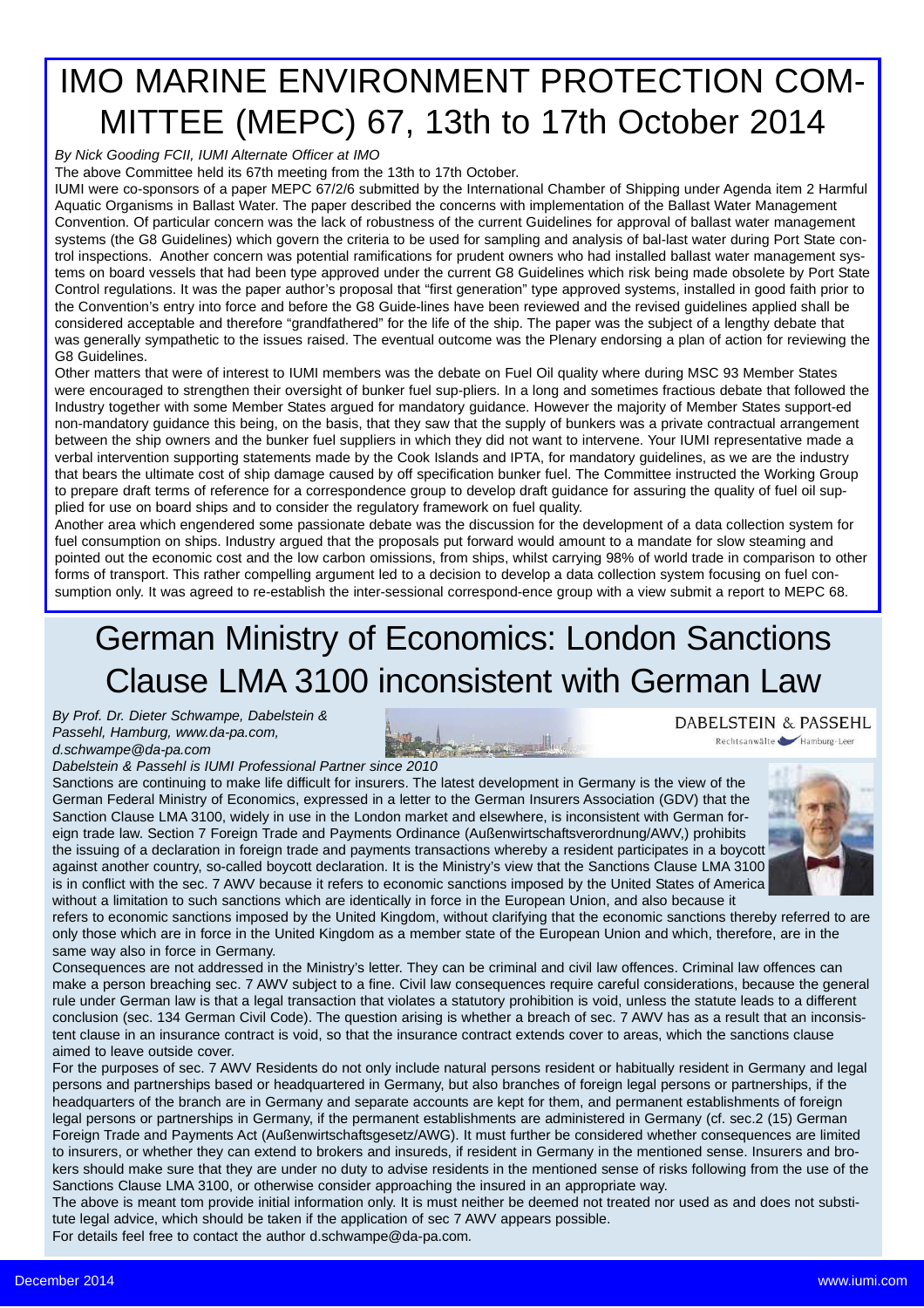## IMO Sub-Committee on Carriage of Cargoes and Containers Meeting 8th to 12th Sept 2014

### *By Nick Gooding FCII, IUMI Alternate Officer at IMO*

The above mentioned IMO Sub-Committee met in London from the 8th to the 12th September 2014. Various sessions were attended, on behalf of IUMI, by Lars Lange and Nick Gooding. This Sub-Committee meeting week turned out to be dominated by technical discussions on a range of topics which were only of periphery interest to marine insurers. Three Working parties and one drafting group were set up on the following topics;

1. Development of an International Code of Safety for ships using gases or other low-flashpoint fuels (IGF Code)

2. Substances harmful to the marine environment (HME) within the IMSBC Code in relation to the revised MARPOL Annex V

- 3. Container Safety
- 4. Revision of DSC / Circular 12

The main point of interest was the working group on container safety which reported on the revised guidelines for packing of Cargo Transport Units which looked to finalize the supplementary material to the CTU code. The Working Group was also asked to look at issues identifying the further development of an ACEP (Approved Continuous Programmes) database.

The Working Group endorsed a recommendation to refer the draft CTU code to MSC 94 and to make it available for inspection on the IMO public web-site and forward it to the United Nations Economic Commission for Europe (UNECE) and to the International Labour Organization (ILO). Further terms of reference were agreed for a correspondence group to consider the roles of participants in the supply chain to further develop and promote use of the code in day to day practice. Following on from papers submitted by Sweden and the UK the Sub-Committee agreed that the IMO Model Course 3.18 (Safe Packing of CTU's) should be updated in co-ordination with ILO and UNECE which will need to endorsed at MSC 94.

With regard to the development of the IFG code the debate centered around the draft SOLAS amendments to make the code mandatory and the work plan for the next stage of the development.

The Group looking at HME cargoes with the IMSBC code discussed the requirements for a non-mandatory information from cargo shippers and sought agreement to draft amendments to the IMSBC code related to HME substances.

In summary there were no particular matters that would be of more a passing interest to our members other than perhaps being aware of the revised guidelines for packing of Cargo Transport Units. The report (CCC1/WP4 dated 10th September 2014) which is 183 pages long should act as a gold standard for the packing and logistics industry.

## IUMI takes position on the renewal of the EU Insurance Block Exemption Regulation "IBER"

### *By Lars Lange, IUMI Secretary General, Hamburg*

The European Commission has recently launched a new public consultation on the functioning and future of previous Insurance Block Exemption Regulation (IBER) adopted in 2010. The purpose of the public consultation is to consult stakeholders on the application and future of the IBER, which is due to expire in March 2017. Based on the contributions received the Commission will submit a report to the European Parliament and the Council by the end of March 2016. The Commission is consulting on how the IBER is being used and on stakeholders' experience in applying it. The Commission is also interested to hear about market developments and views on whether the regulation should be renewed, partially renewed or not renewed at all. The consultation shall help the Commission to decide whether a block exemption in the insurance sector is still necessary. The current IBER grants a "block exemption" for the cooperation on joint compilations, tables and studies and the forming of insurance pools under certain preconditions.

IUMI took part in this consultation process with a letter to the European Commission Directorate-General for Competition dated 14 November 2014. IUMI strongly argues that the IBER is still necessary. IUMI's key arguments are as follows:

• The absence of cooperation on joint compilations, tables and studies would result in a reduced knowledge of the risks, a more restricted choice in terms of providers and of products to the detriment of customers. As a result, small and medium-sized insurance undertakings and new entrants will not possess sufficiently representative and reliable data to enable them to carry out calculations on a reasoned basis and they will thus be excluded from the market.

• In the absence of pools, certain types of risks may not find any insurance coverage as individual companies would be reluctant to cover the risk individually or unable to insurance the entire risk alone, both being to the detriment of customers. The options of companies for risk sharing would be reduced.

• Within soon, Solvency II is expected to come into force. This will have direct implications on product pricing and coverage, but also on the choice of the risks that the insurer will keep. Good risk management as a result will become even more important and implies the necessity of developing studies and statistics for the industry concerning risks to be insured.

• Especially for marine and transport insurance, data from individual companies is insufficient to allow proper analysis of risks characterized by a very low frequency and very high claims (example Costa Concordia, MOL Comfort, Rena…).

• IBER provides legal certainty. If IBER is not renewed, the EC will have to secure the legal validity covered by the current IBER through a new legal instrument to ensure same level of consistency and uniformity of antitrust rules across the EU.

IUMI has put its position very much align with statements made by Insurance Europe. This shows the closeness of different insurance associations in their position that the IBER has to be renewed to ensure market access and diversity. More information can be found in the IUMI Political Forum Current List of issues that has been updated by the 29 October 2014

(http://www.iumi.com/images/gillian/PoliticalForum/Current\_issues\_IUMI\_Political\_Forum\_version\_29\_10\_2014.pdf) and in the IUMI letter to the European Commission Directorate-General for Competition

(http://www.iumi.com/images/gillian/IUMI\_Response\_to\_the\_EC\_Comp\_IBER\_Review.pdf).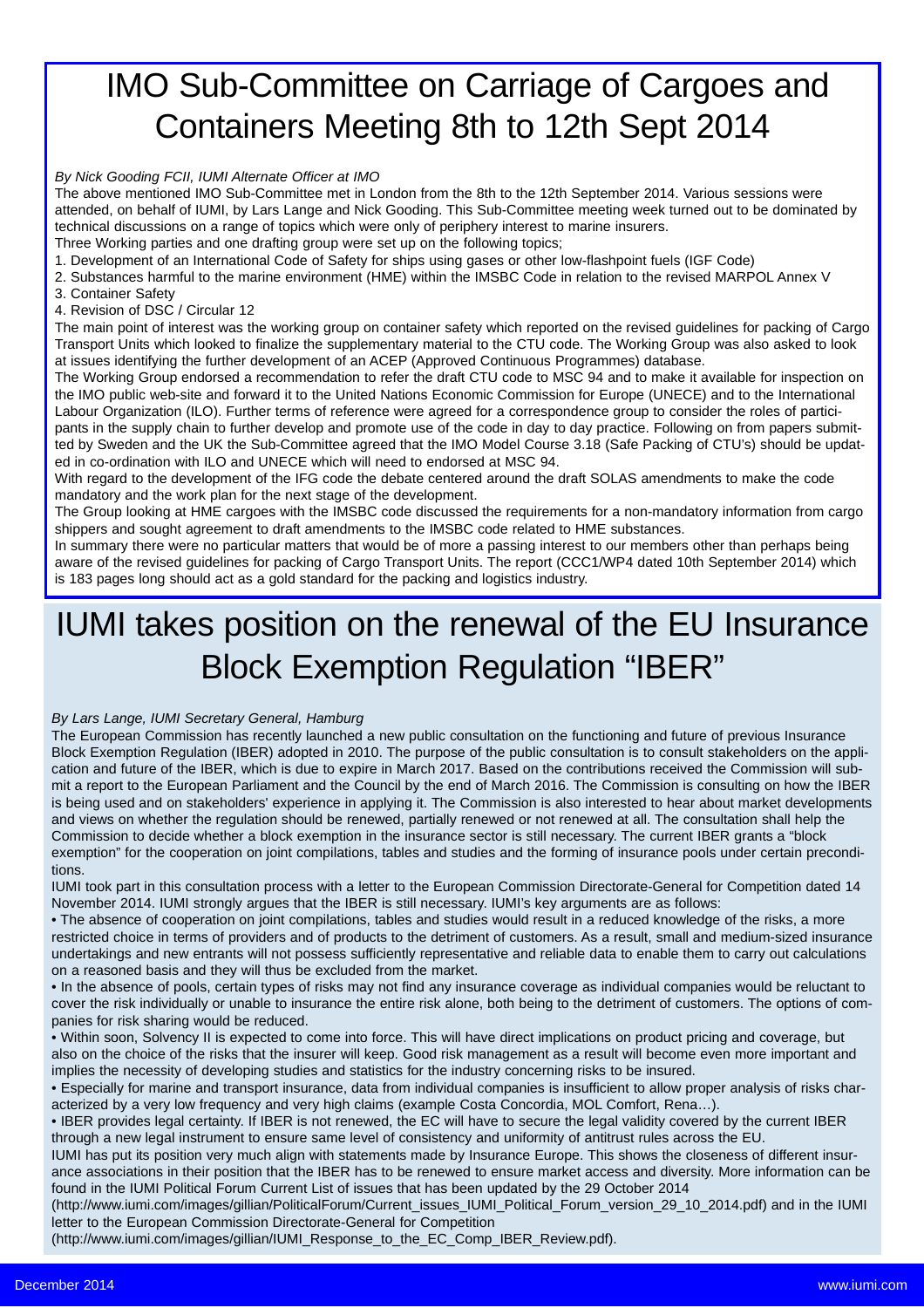## Chemical Tankers, a special risk or risks to be considered more carefully by underwriters?

*By Kurt Rye Damkjær, Technical Director, kurt.rye.damkjaer@surveyassociation.com www.surveyassociation.com Survey Association is IUMI Professional Partner since 2012*

Many in the insurance and surveying industry believe chemical tankers pose a special risk. But what are the facts? Kurt Rye Damkjær, Technical Director of the Survey Association of Copenhagen, recently gave a presentation on the characteristics of chemical tankers, their trade and operation at the Old Library, Lloyds of London, drawing from his experiences within the ship management func-tion in Nordic Tankers who operated a fleet of up to 125 chemical carriers in the 4000-25000 TDW segment. The presentation initially provided guidance on the major differences between a sophisticated parcel tanker and a tanker having chemical notation.

Some very sophisticated carriers are involved in highly intensive coastal trades, with up to 100 voyages a year, whereas others are long hauling the Atlantic or the Pacific with considerably less port calls. These two different trades are known as "short sea" and "deep sea" within the chemical shipping industry. Short sea vessels are typical between 4-8000 TDW, in

contrast to the majority of deep sea vessels where the typical size is between 12.000 to 23.000 TDW.

SurveyAssociation To get a better understanding of the complexity and therefore risk within a fleet being insured, underwriters were recommended to request certificates of fitness for any such vessels they may consider writing, which in connection with their IMO notations can allow Underwriters a better understanding of the risk they may be preparing to write.

It is however obvious that the short sea trade vessel will present a much higher exposure to inci-dent and accidents as they trade between busy sea-lanes and ports. The many voyages can also lead to crew fatigue with an increased risk of claim in regards grounding, collision and machinery damage and cargo contamination. The deep sea vessels it is not unusual to find an arrangement of 30 or more individual tank - all capable of carrying a different grade of cargo. Maintaining separation between all of them can occasionally be quite challenging!

Kurt had no doubt that there are many different bodies working hard on promoting better safety and performance in the chemical fleet segment, but presented casualty statistics showing that there is still considerable room for improvement. Several graphic images of tanker explosion were presented during the lecture along with the findings of the subsequent enquiries.

Whilst then noting the relationship between the economic cycles and the frequency of incidents within the data presented, Kurt also demonstrated a correlation between casualty statistics and the various vetting regimes, commenting on their effectiveness.

In summing up, it was highlighted that the chemical segment is very specialised and complex area of marine trade which has by necessity, become inhabited by a limited number of highly experienced operators - despite which, serious claims continue. It may therefore follow that when con-sidering some of the smaller operators, considerably more risk exists. Underwriters were therefore encouraged to be extremely inquisitive and cautious when considering offering cover for such risks.

A copy of the presentation can be requested from: kurt.rye.damkjaer@surveyassociation.com

### EC workshop on Places of Refuge leaves questions unanswered

#### *By Helle Hammer, Managing Director Cefor and Chair of the IUMI Political Forum*

The European Commission organized a workshop in London on 21 November to inform of their new operational guidelines on places of refuge. While setting at rest any concerns related to the introduction of new liabilities, the EC disclosed few details about the contents of the new guidelines and left several questions unanswered. The decision to introduce a full set of guidelines to all Member States in a meeting scheduled for 15 January without any prior industry involvement, raised concerns from several industry associations represented around the table.

IUMI, represented in the workshop by Nicholas Gooding and Helle Hammer, cooperate closely with the International Chamber of Shipping (ICS), the International Salvage Union (ISU) and the International Group of P&I Clubs (IG) on this issue. Without the input from stakeholders, the joint industry group is concerned that the guidelines may include misconceptions and unrealistic expectations on the role and functions of the various industry interests.

The draft will include guidelines on roles and responsibilities, incident reporting, monitoring and coordination, information gathering and sharing, request for a place of refuge, risk assessment and inspection, and finally decision making and outcomes. According to the EC, these are the particular points to note for the industry; enhanced uniform approach, information sharing, streamlined requests, contacts with authorities, right of competent authorities to instruct master and salvor and new HAZMAT guidelines. The EC plan to circulate the guidelines inviting comments from all stakeholders shortly after the 15 January meeting. IUMI will participate in a joint industry response to the new guidelines.

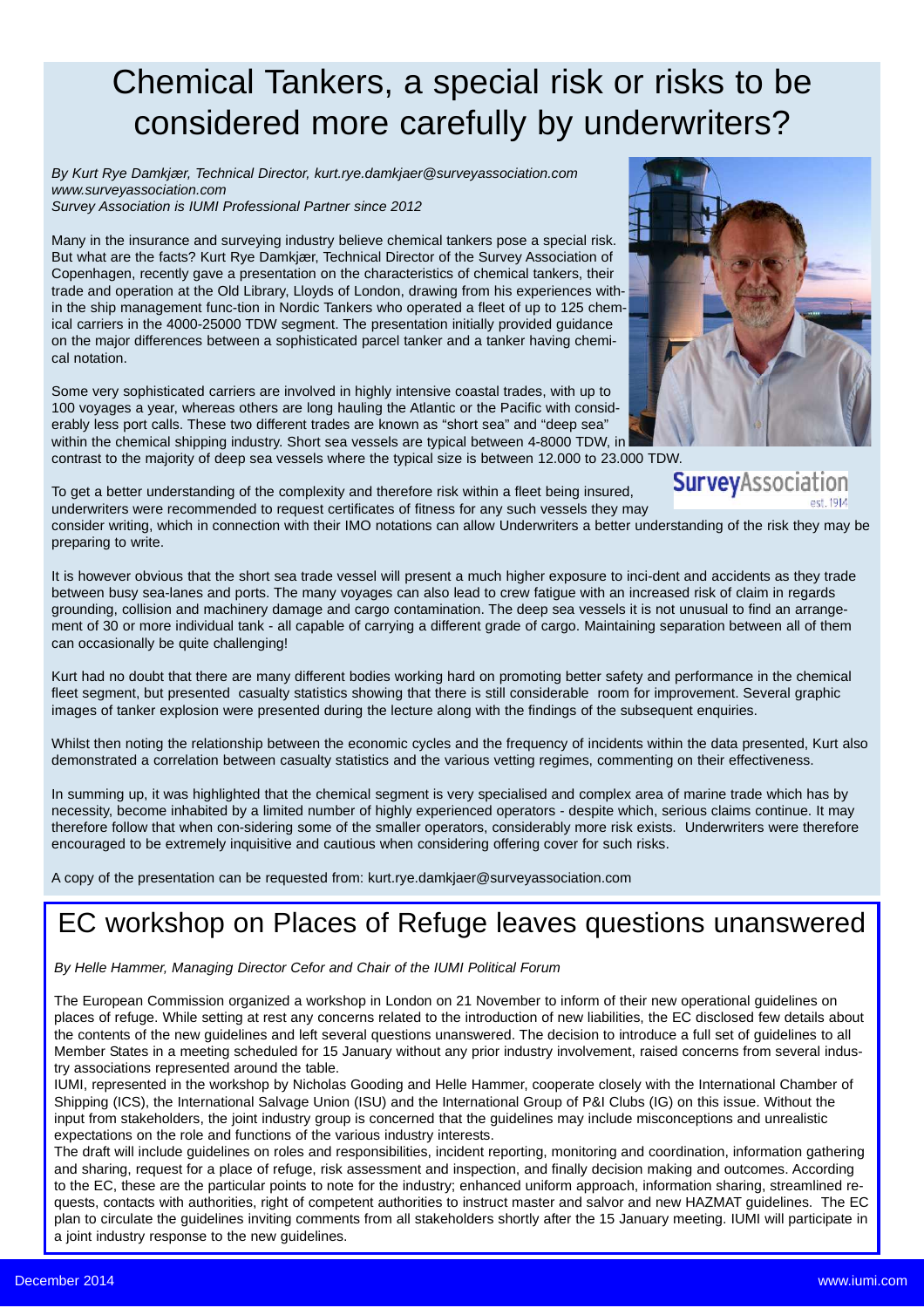### IUMI meets Asia during Hong Kong Conference September 2014

*By Lars Lange, IUMI Secretary General, Hamburg*

This year's annual IUMI conference took place in Hong Kong from 21 to 24 September 2014. The conference was attended by 490 official delegates and accredited underwriters from 40 countries throughout the world. The conference had 33 guest speakers. 9 affiliated member representatives are attending as well as representatives of 14 IUMI Professional Partners (IPP) and 47 sponsor representatives.



The IUMI President Ole Wikborg introduced the common theme of the 2014 Hong Kong confer-ence "Building expertise for a changing world" and gave on Monday morning a report on the IUMI 2015 programme "IUMI 2015 – Status and Outlook".

Agnes Choi as chairman of the Hong Kong Organizing Committee held the welcome speech by the host association HKFI. HKFI donated an 10.000,00 USD check to Sailor's Society, represented by Mr. Simon Doughty as chairman of the ambassadors of Sailor's Society in Asia. Sailor's Society and also IUMI expressed their gratitude for this generous donation.

Keynote Presentations were held by Mrs. Laura Cha, Chairman of the Hong Kong Financial Services Development Council. Her topic was "The shift to Asia and its implications". Prof. Denis Kessler, Group Chairman and CEO of SCOR Re held the second keynote presentation on "Expertise and knowledge management as key features of sustainable growth – the case for Asia".

During the Hong Kong IUMI Council Meeting Dieter Berg was elected by the council members as new IUMI President. In addition the following persons were elected by the IUMI council as new IUMI Executive Committee members: Frank Costa, USA, Mike Davies, Singapore, Alessandro Morelli, Italy, Lars Rhodin, CEFOR (Sweden), Richard Turner, UK – IUA, and Shinji Urano, Japan.

Also during the Hong Kong IUMI Council Meeting the new IUMI Articles of Association were approved by the IUMI Council. Many presentations touching all topical issues related to marine insurance were held in nine work-shops during the conference days. Nearly all are – as well as the meeting minutes of the conference - available on the IUMI homepage (http://www.iumi.com/conferences/hong-kong-2014).

Excellent coverage and many photos of the event are also available on the conference homepage (www.iumi2014hk.com). IUMI thanks the Hong Kong Federation of Insurers HKFI, the conference organizing company ICC and all persons involved in the preparations for this great event.

### IUMI issues Position Paper on the Trade in Services Agreements "TiSA"

*By Lars Lange, IUMI Secretary General, Hamburg*

On 06 November 2014 IUMI issued a position paper related to the Trade in Services Agreements (TiSA). An IUMI Eye article by Jens Jaeger (GDV) had already informed in May this year about the issue.

The position paper clarifies the views of IUMI related to trade in services, arguing in favour of eliminating restrictions on marine and transport insurance.

In the position paper IUMI urges the participating countries to reevaluate and bind their current commitments on existing levels of market access and national treatment should be bound by means of a standstill clause so as to avoid future introduction of nonconforming measures. The TiSA should ensure that participating countries fully comply with existing GATS commitments.

IUMI states that the TiSA should encourage new commitments going beyond the compliance with current commitments, e.g. the negotiating parties should aim at creating horizontal market access and national treatment commitments.

The TiSA should include commitments on reinsurance specific issues that need to be addressed, such as compulsory level of (re)insurance to be placed locally, collateral requirements for reinsurance placements, excessive approval or licensing requirements, nationality requirements and investment restrictions.

The TiSA should eliminate restrictions on intrinsically global lines of insurance business, such as reinsurance, retrocession, large risks, energy as well as marine and transport insurance.

With regard to marine and transport insurance IUMI points out that these lines of insurance business are affected by a wide range of restrictive measures on doing business abroad such as limited movement of data across borders, unfair competition from state-owned enterprises, lack of transparency and due process of law, and forced local ownership and discrimination in obtaining business licenses and permits.

In addition marine and transport insurers face further domestic restrictions regarding import or export shipments which have to be insured in the country by a locally registered insurer.

Hence IUMI demands that TiSA should eliminate several restrictions such as the prohibition for the seller to insure exports abroad, the prohibition for the buyer to insure imports abroad, the prohibition for the seller to export on basis of the Incoterm FOB (Free On Board) or similar, the prohibition for the buyer to import on basis of the Incoterm CIF (Cost, Insurance & Freight) or similar and special taxes, extra charges.

The position paper is freely available on the IUMI homepage (http://www.iumi.com/images/gillian/PoliticalForum/IUMI\_Positio n\_Paper\_TiSA.pdf). More information about the TiSA proceedings can be found in the IUMI Political Forum Current List of issues that has been updated by the 29 October 2014 (http://www.iumi.com/images/gillian/PoliticalForum/Current\_issu es\_IUMI\_Political\_Forum\_version\_29\_10\_2014.pdf).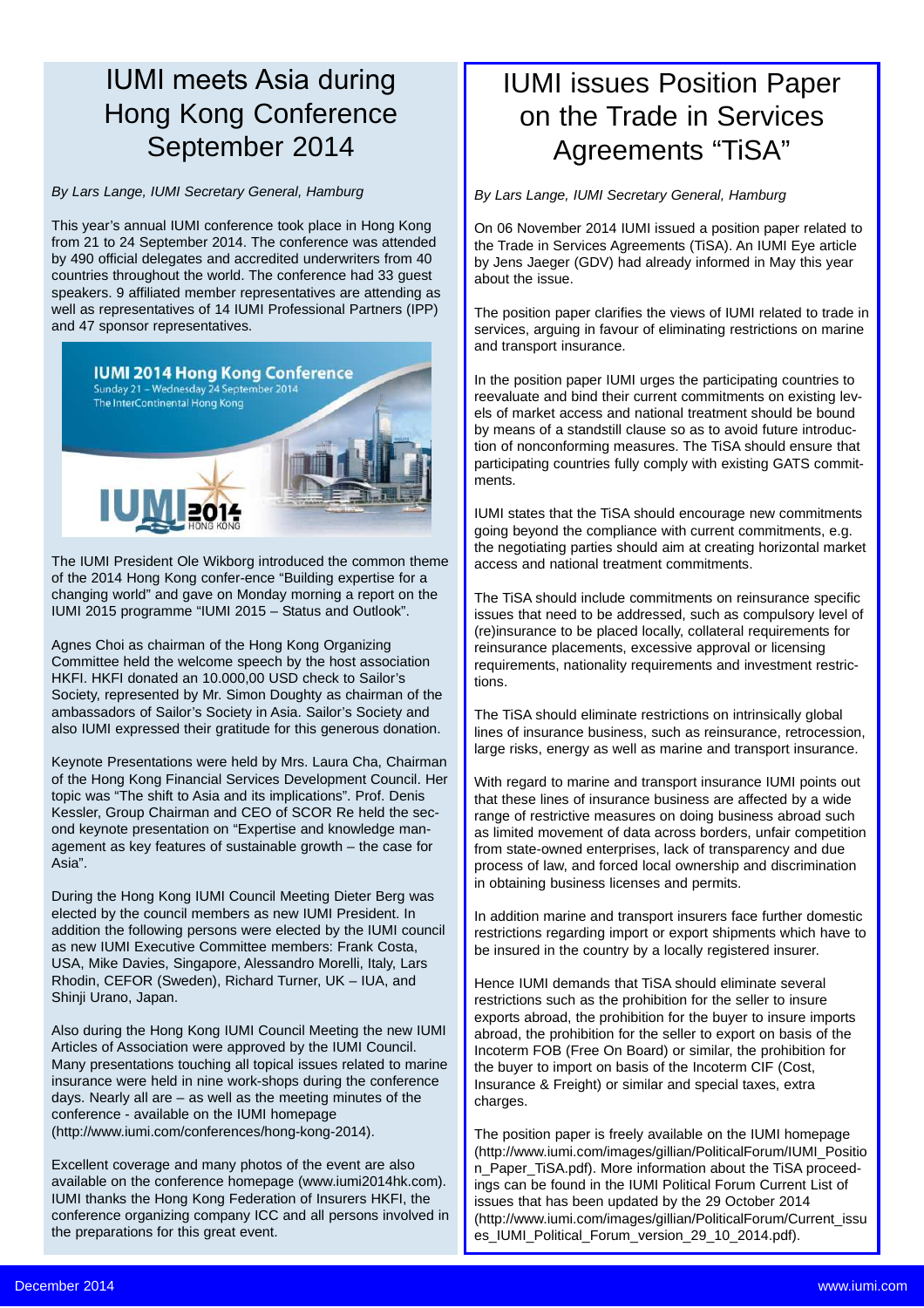# An Update on Reform of the York-Antwerp Rules

*By Ben Browne, Thomas Cooper LLP and Chairman of the Admiralty Solicitors Group* At its Conference in Beijing in October 2012 the Comite Maritime International ("CMI") (who have the custody of the York Antwerp Rules("YAR")) established an International Working Group ("IWG") to completely review the YAR. This article will now briefly summarise the main areas which are being considered by the IWG.

(a) Salvage: Under Rule VI YAR 1994 salvage is always reapportioned in GA because in some circumstances the salved values differ from the GA contributory values. Under YAR 2004 salvage con-tributions are left to lie as they fall save that if one party pays another's salvage contribution it is credited in GA to the payer and debited to the party on whose behalf the payment is made. The IWG are now exploring a compromise whereby salvage is not covered in GA unless there was:

o A subsequent accident affecting values; or

o A "significant" GA sacrifice; or

o The salved values were "manifestly incorrect".

A fourth exception, differential settlements of the salvage claim, is also being advanced by the ICS and a  $\top$ few national delegations but IUMI opposes its inclusion.



Η

C.  $\Omega$  М P

F<sub>R</sub>

(b) Contributory values: Rule XVII YAR 1994 and 2004 provides that all extra charges incurred in respect of the property subsequent to a GA act should be deducted to arrive at its GA contributory value "except such charges as are allowed in GA". The IWG is currently debating two new wordings.

(c) Wages and maintenance at a place of refuge: Rule XI YAR 1994 allows the wages and maintenance of the master, officers and crew while the vessel is detained at a place of refuge in general average. The 2004 YAR excluded this allowance. Although IUMI favours the position adopted in YAR 2004 it seems likely that the YAR 1994 position will have sufficient support to justify a return to the 1994 status quo ante.

(d) Port charges: Rule XI YAR allows the recovery of port charges incurred at a port of refuge in GA. It was unanimously felt by the members of the IWG that this was too narrow an interpretation of the word "port charges" in Rule XI and so an amendment to the Rule will probably be recommended to rectify this.

(e) Temporary Repairs: The YAR 2004 added a second sentence to the wording of Rule XIV (b) the effect of which is that recovery in general average of the cost of temporary repairs of accidental damage at a port of refuge is limited to the amount by which the estimated cost of the permanent repairs at the port of refuge exceeds the sum of the temporary repairs plus the permanent repairs actually carried out. It is likely that this amendment of Rule XIV will be retained in the next YAR.

(f) Low value cargo: The IWG has noted considerable support for the proposition that the YAR should specifically endorse a procedure, already adopted by the many average adjusters, of excluding from contribution low-value cargoes, when the cost of administering the collection of secu-rity, computation of the contributory value and the collection is disproportionate to the contribution and is preparing a suitable wording for consideration.

(g) Currency of adjustment: There is, at present, nothing in the YAR to enable an adjuster to determine what currency the adjustment should be done in: this is a matter of national law. The IWG is exploring possible ways of clarifying the currency of Adjustments.

(h) Interest: Under the YAR 1974 and 1994 interest is allowed at 7% on GA disbursements, sacrific-es and allowances. Under the YAR 2004 the interest rate is fixed annually by the CMI's Assembly "based upon a reasonable estimate of what is the rate of interest charged by a first class commercial bank to a shipowner of good credit rating". Between January 2005 and December 2013 the average rate of interest was 4.3125% and the current rate is 2.75%. The ICS, supported by several adjusters and a few delegates, is pressing for a higher rate of interest on GA disbursements by amending the Guidelines.

(i) Commission: Rule XX YAR 1994 entitles the parties to the common maritime adventure to a commission of 2% on GA disbursements except crew wages and maintenance and fuel and stores not replaced during the voyage. Commission on GA disbursements is not allowed under the YAR 2004. In the present review most members of the IWG seem to accept that commission should not be recoverable under the new YAR.

(j) Treatment of cash deposits: Rule XXII YAR requires cash deposits collected in respect of cargo's liability for GA etc. to be paid into a special account "in the joint names of a representative nominated on behalf of the shipowner and a representative nominated on behalf of the depositors in a bank to be approved by both…". Most banks will not now permit such joint accounts to be held or make it so difficult that it is impracticable. The IWG accept that some amendment is required but there are considerable differences of opinion as to what should take the place of the current Rule XXII.

The IWG and its subgroups continue to work towards a firm set of proposals which will be debated by the CMI at its next colloquium in Istanbul between 7 and 9 June 2015 in the hope that a wording can be agreed in principle in time for the CMI's conference in New York in May 2016 at which, hopefully a new York-Antwerp Rules 2016 can be promulgated which is acceptable to all those involved in shipping. More in-depth information can be found at the following links: http://www.iumi.com/ and www.thomascooperlaw.com/update-reform-york-antwerp-rules/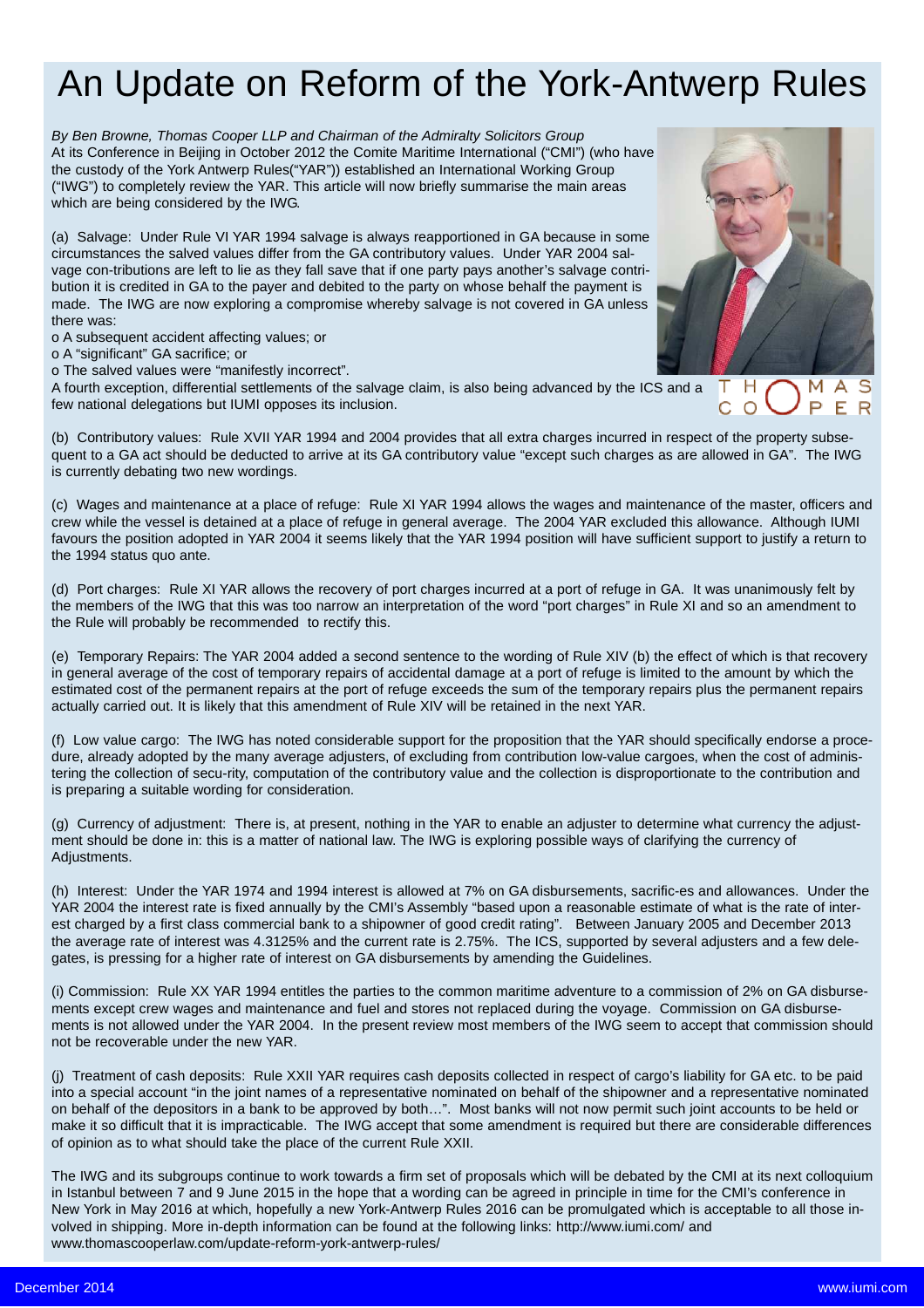# English Court of Appeal extends "fraudulent claims" rule to "fraudulent devices"

*By Emilie Bokor-Ingram , Holman Fenwick Willan LLP, London www.hfw.com Holman Fenwick Willan is IUMI Professional Partner since 2010*

To the relief of insurers everywhere, the Court of Appeal of England and Wales has held that an assured who uses fraudulent devices in support of an otherwise valid claim will forfeit the entire claim.

#### **Background**

In January 2010 the "DC MERWESTONE" (the "Vessel") suffered water ingress off the coast of Poland, flooding the engine room and incapacitating the Vessel.

The Owners presented a substantial claim to the underwriters. In the High Court\*, Underwriters defended the claim on numerous grounds, all of which failed except one. The Judge ruled, with holman fenwick willan him obvious reluctance, that Owners must forfeit their claim due to a "reckless truth, not a carefully planned deceit" told on behalf of Owners.

His decision was influenced in large part by the earlier Court of Appeal case The Aegeon\*\*, where it had been suggested (obiter and "tentatively") that the "fraudulent claims" rule, whereby an as-sured who makes a fraudulent claim forfeits the whole claim, should apply equally to an assured who uses fraudulent devices in support of an otherwise wholly valid claim.

#### **Appeal**

Owners appealed on a number of grounds. The Court of Appeal focused on two key issues:

- 1. Should the fraudulent claims rule be extended to apply to fraudulent means or devices?
- 2. If so, can the rule stand in light of Article 1 of the First Protocol to the European Convention on Human Rights?

#### **Extension of the fraudulent claims rule**

Owners argued that the fraudulent claims rule is itself disproportionately harsh, and in seeking to penalise and deter it usurps the function of criminal law, but with a lower burden of proof and fewer safeguards. The rule also "provides insurers with a windfall and a powerful weapon". In any event, there is a crucial difference between a fraudulent or fraudulently exaggerated claim, where the assured is seeking to obtain a benefit to which he is not entitled, and a fraudulent device employed in the context of an otherwise valid claim. The "fraudulent claims" rule should therefore not be extended to fraudulent devices.

The Court disagreed, finding "several powerful reasons" why The Aegeon should be followed and the fraudulent claims rule applied. The basis for the rule is the duty of utmost good faith between insurer and insured. It is well-established that an assured who fraudulently exaggerates his claim forfeits the whole claim, and there is no reason why an assured who uses a fraudulent device should be treated differently.

The Court also noted that the public policy justification that the rule's draconian consequences apply only to assureds who are dishonest – honesty being key in the claims process where insurers rely heavily on information provided by assureds (though less so than during placing).

#### **Proportionality and Human Rights**

Owners submitted that if a fraudulent device were to forfeit a valid claim, it should do so only where the fraud in question is sufficiently serious and/or forfeiture is just and proportionate.

Underwriters accepted that forfeiture of an insurance claim must comply with the European Convention on Human Rights. Owners argued that the fraudulent devices rule is disproportionate, since it ignores the culpability of the device and makes no distinction between "a reckless untruth… told on one occasion" and a "carefully planned deceit".

The Court held, dismissing the appeal, that the relevant question was not whether the consequence in a given case is proportionate to the fault, but whether the rule is, overall, a proportionate means of fulfilling the aim of deterring insurance fraud. On this basis, it was satisfied that the fraudulent devices rule is just and proportionate.

Owners have sought leave to appeal to the Supreme Court.

- \*  $[2013]$  EWHC 1666 (Comm)
- Agapitos v Agnew [2003] QB 556